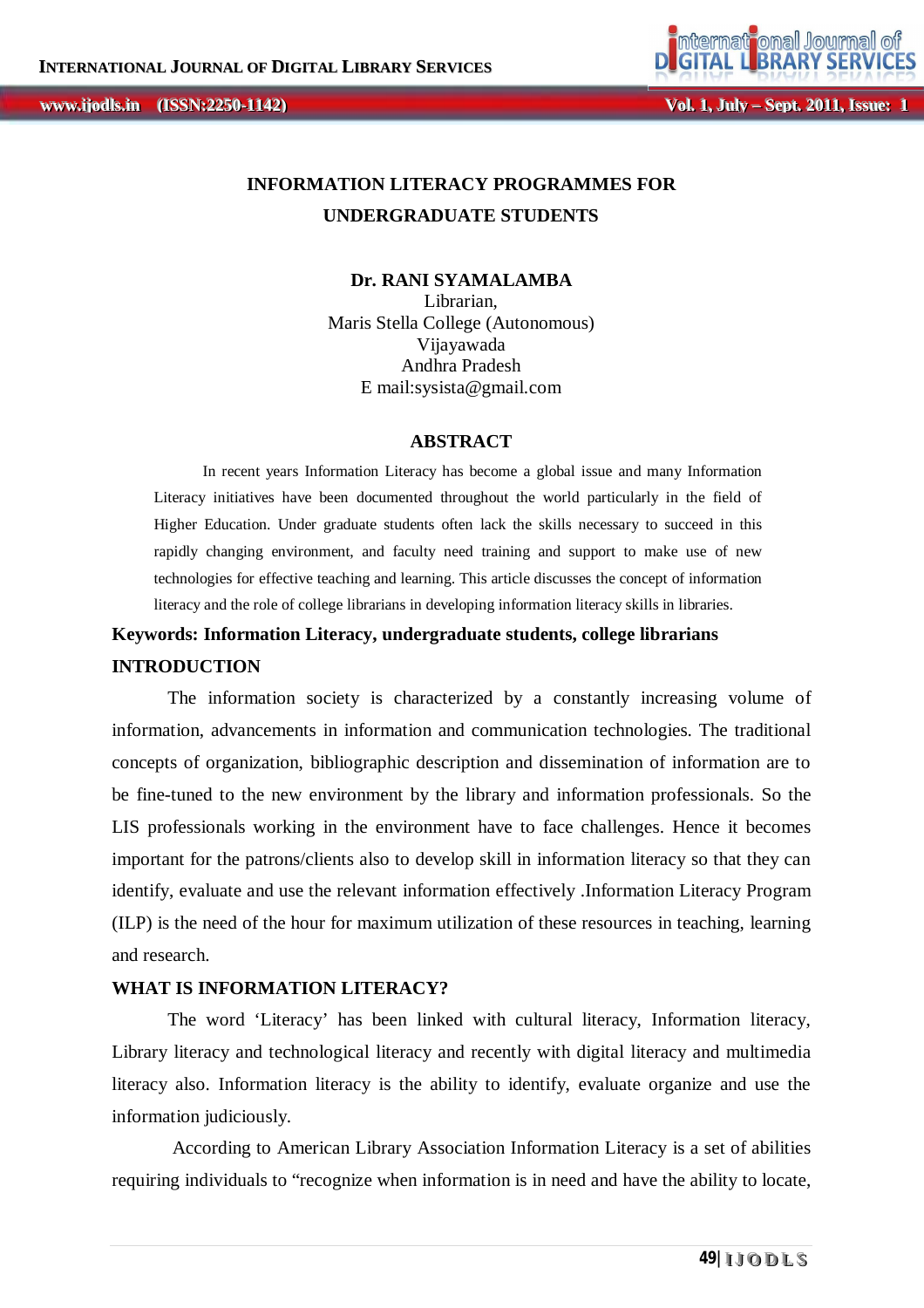evaluate and use effectively the needed information". ALA also states that "Information Literacy is a survival skill in the information age". Information literacy forms the basis for lifelong learning. It is common to all disciplines, to all learning environment, and to all levels of education.

#### **NEED FOR INFORMATION LITERACY:**

All the academic institutions are witnessing a rapid growth in computer networking and the use of computerized databases to access information in their libraries. In fact, most academic libraries today are "hybrid libraries", adding the new e-library features to their traditional library services. Information literacy is therefore essential for college students and faculties to cope with new online services and provide a competitive advantage to themselves and the wider society. Without the training it is difficult to use electronic information sources effectively. It is necessary for users to have the requisite skills to obtain relevant information quickly and effectively from electronic sources and become what is often referred to as 'Information literate'

#### **INFORMATION LITERACY STANDARDS:**

Information literacy was strongly emphasized as a main theme in higher education with the publication of "*Information Literacy Competency Standards for Higher Education*" by the Association of College and Research libraries (ACRL) in 1999. These standards are considered the most acceptable standards to measure information competencies in institutions of higher education worldwide. The standards were then approved by the American Association for Higher Education in 1999 and the Council of Independent Colleges in 2004.

Many first year degree students come straight from school where they are used to a relatively small library, which will be in one physical place, and may have less collection or electronic resources. So they should have proper training to make use of this new environment in colleges.

#### **OBJECTIVES:**

The project was taken keeping in view the following objectives

- Determine students' information literacy skills in order to provide more appropriate services;
- To acquaint the users with the academic power of Intranet and Internet: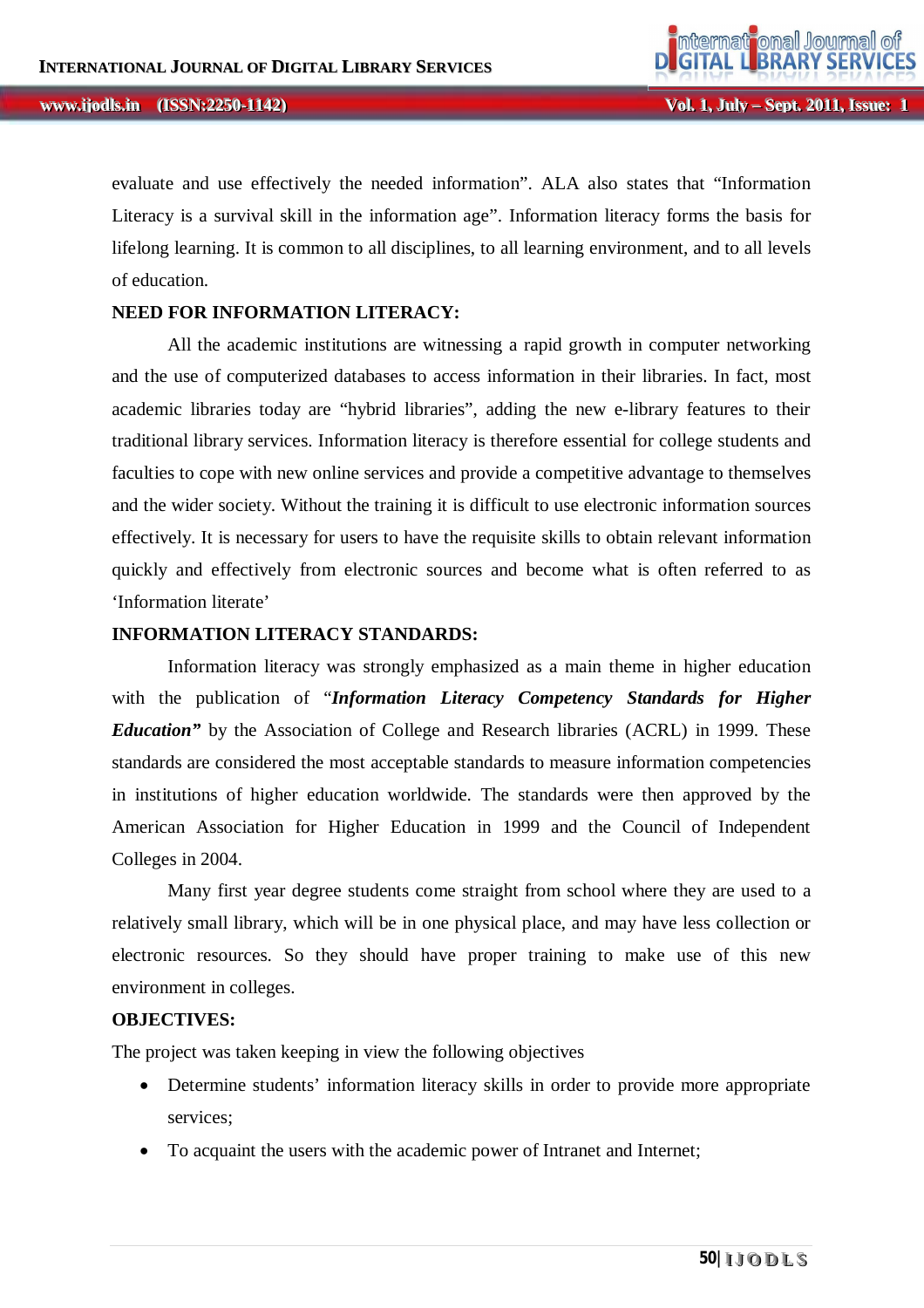- To acquaint the users with the use of various search techniques to retrieve relevant information;
- To recognize the need for information, and to evaluate, organize, interpret, and communicate information in all its formats;
- To establish a direct interaction between users and library professionals;

# **METHODOLOGY**

- Assessing information literacy needs of users (Survey method, Questionnaires)
- Sample size**,** Pre-Test and Modification of the Questionnaire
- Planning programming lessons
- Design and development of modules for imparting the information literacy programmes by using Information Technology.

Information specialists, librarians and library technicians have long observed that there are major gaps in students' information skills. They have the impression that some students know very little, or nothing at all, about basic library research. With no tangible proof, however, the observations of these specialists remain hypothetical. The goal of this study is to verify whether these impressions have validity and to determine whether students entering first-year degree have the ability to retrieve process and evaluate information. The questions and the analysis given below will give the details of the student's opinion on gathering information and usage of systems which in turn helps in developing information literacy programmes.

## **ANALYSIS OF THE DATA**

**Q1. What are the information sources you use mostly?**

| <b>Sources</b>          | <b>Response</b><br>distribution | <b>Percentage</b> |
|-------------------------|---------------------------------|-------------------|
| Books<br>a)             | 42                              | 52.50             |
| b) Reference books      | 28                              | 35.00             |
| c) Magazines & Journals |                                 | 3.75              |
| d) News Papers          |                                 | 8.75              |

**Table 1 Information Sources mostly used**

Table 1 shows that 52% of the students are using books as a main information sources and 35% of the students are using reference books. Nearly 4% and 9% i.e. option (c) and (d) of the students opted magazines and journals and news papers.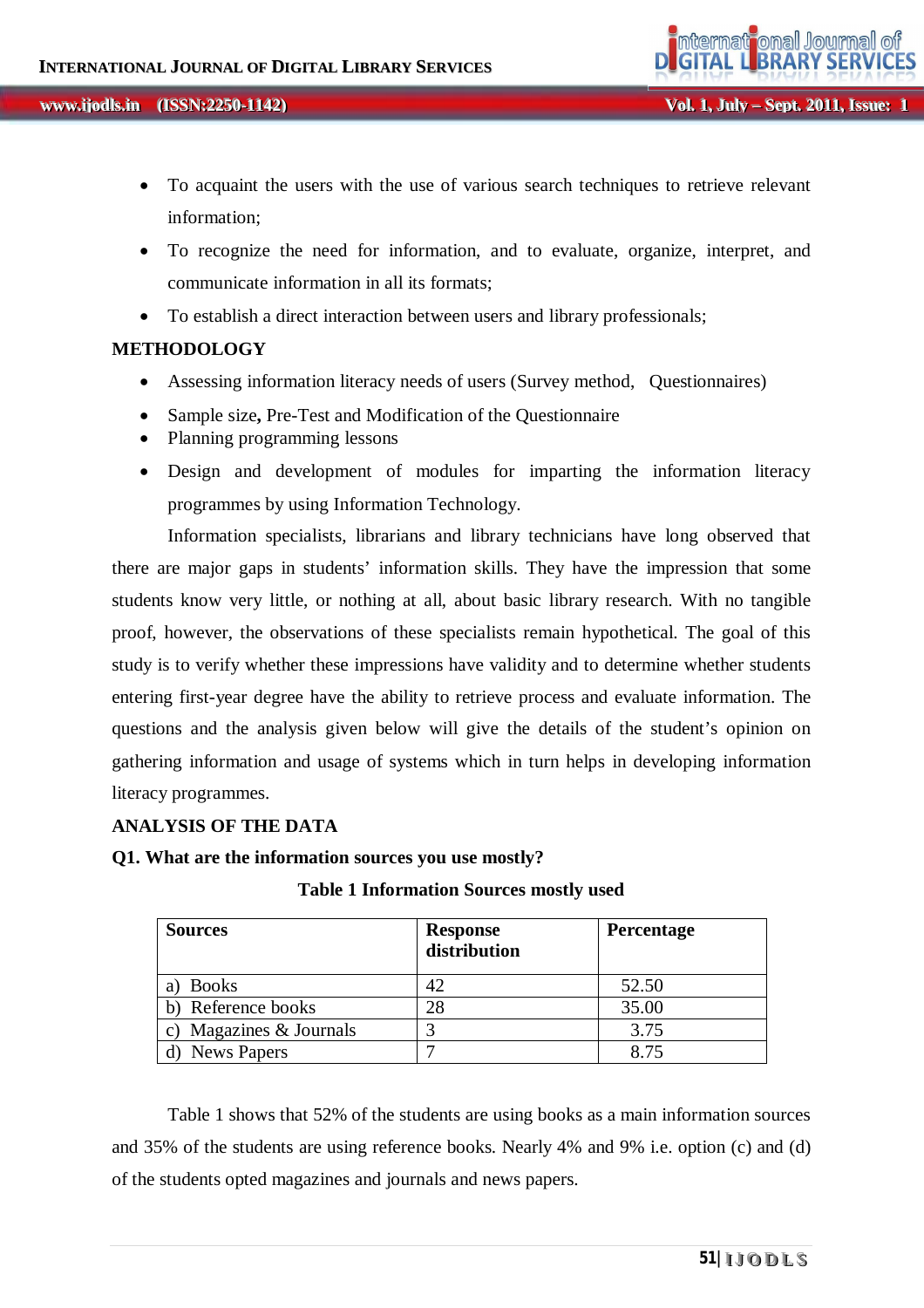| Q2. How would you find required information in your library? |  |
|--------------------------------------------------------------|--|
| <b>Table 2 Finding Required Information</b>                  |  |

| <b>Sources</b>                          | <b>Response</b><br>distribution | Percentage |
|-----------------------------------------|---------------------------------|------------|
| a) Library catalogue                    | 10                              | 12.50      |
| b) Consulting Librarian                 | 32                              | 40.00      |
| c) Browsing library collection at racks | 19                              | 23.75      |
| d) Interpersonal Communication          | 8                               | 10.00      |
| (friends)                               |                                 |            |
| Guidance from faculty members<br>e)     | 11                              | 13.75      |
| <b>OPAC</b>                             |                                 |            |
| <b>Total</b>                            | 80                              | 100%       |

The above table shows that 40% (i.e.32 students) answered that they are collecting the information by consulting the librarian and nearly 24% are collecting the information by browsing the library racks and 14% are by the guidance of the faculty members. No one is using technology like OPAC for gathering information.

# **Q3 In order to become familiar with a subject, about which you know very little, first you consult**

|              | <b>Sources</b>  | <b>Response</b><br>distribution | Percentage |
|--------------|-----------------|---------------------------------|------------|
| a)           | A journal       | 8                               | 10.00      |
| $\mathbf{b}$ | An encyclopedia | o                               | 7.50       |
| $\mathbf{C}$ | A database      |                                 | 2.50       |
| $\mathbf{d}$ | A book          | 53                              | 66.25      |
| $\mathbf{e}$ | Don't know      | 11                              | 13.75      |
|              | <b>Total</b>    | 80                              | 100        |

**Table 3 Sources to become familiar with the Subject**

Table 3 shows that the percentage of respondents who chose option (b), 7.5%, indicates that very few students seem to recognize the usefulness of encyclopedias. Options (a) and (c), chosen by 10% of the students, while not incorrect, do not represent the "best" answer: a journal article, generally deals with a specific aspect of a topic and does not provide an overview; a database, is used to retrieve references to various types of documents, but does not include summaries. A book, selected by 66.25% of the respondents, may provide an introduction to a subject, but often contains much more detailed information than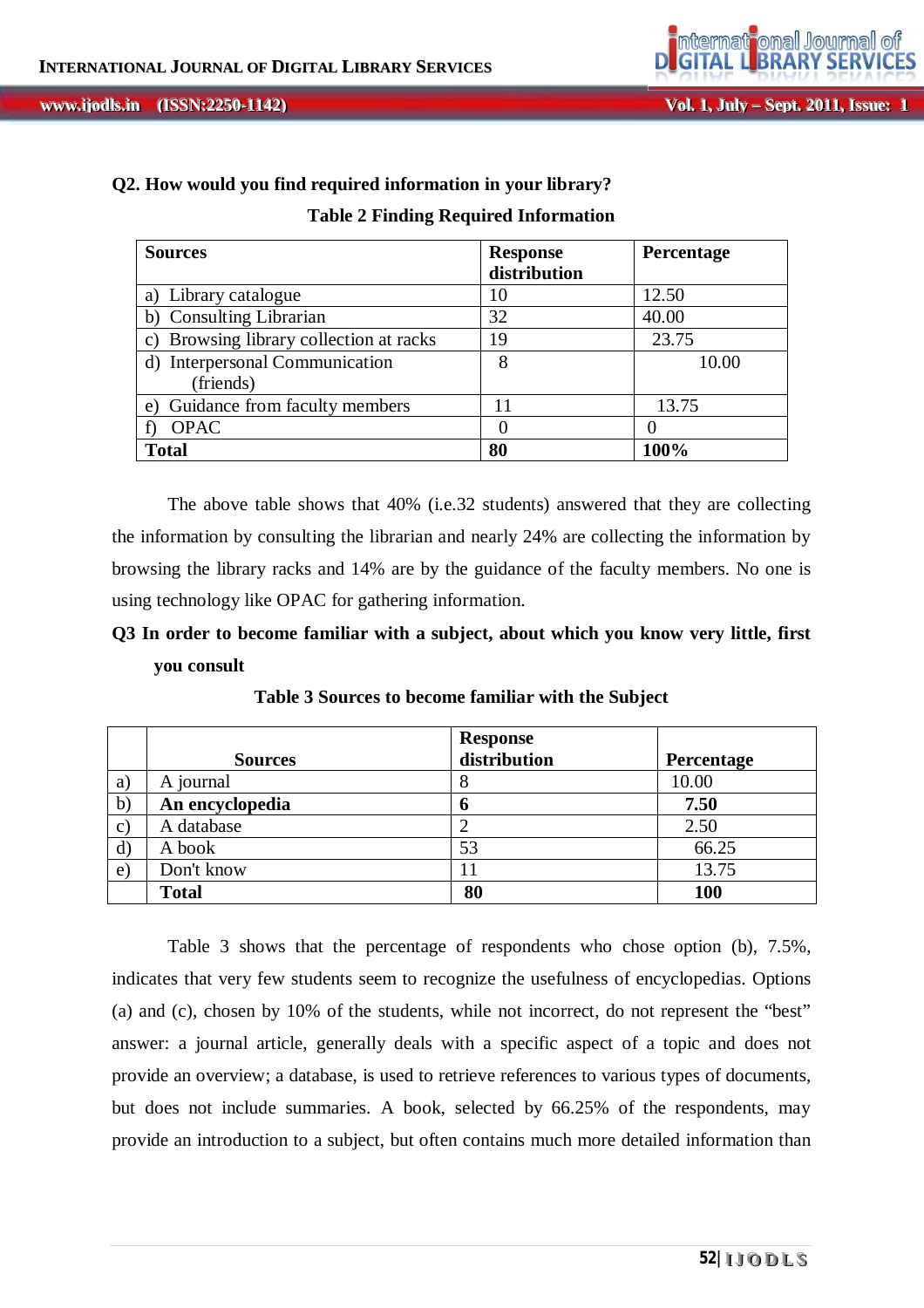

an encyclopedia and cannot be used as a quick reference. Note that among the 13.75% who chose (e), "don't know", 11 of 80.

# **Q4. You have found a book that is right on your topic. Which section of the book will you consult to find other documents on the topic?**

| <b>Sources</b>            | <b>Response distribution</b> | <b>Percentage</b> |
|---------------------------|------------------------------|-------------------|
| The Glossary              |                              | 3.75              |
| The Index                 | 48                           | 60.00             |
| <b>The Bibliography</b>   |                              | 2.50              |
| d) The table of contents  | 14                           | 17.50             |
| e) Other (please specify) |                              |                   |
| f) Don't know             | 13                           | 16.25             |
| <b>Total</b>              | 80                           | <b>100</b>        |

**Table 4 To find related topics**

Table 4 shows that only 2.5% of the respondents are familiar with the bibliography as a tool for finding other documents. However, majority of students (60%) said 'index' as they are not familiar with a bibliography. It should be noted however, that while this question rates students' understanding of the bibliography as a tool, it does not show to what extent they use it. 17.5% opted for table of contents and 16.25% said that they don't know the answer.

|  |  |  |  |  |  |  |  |  |  |  |  | Q5. To find the most recent information about drug abuse, you consult |
|--|--|--|--|--|--|--|--|--|--|--|--|-----------------------------------------------------------------------|
|--|--|--|--|--|--|--|--|--|--|--|--|-----------------------------------------------------------------------|

| <b>Sources</b>            | <b>Response distribution</b> | Percentage |
|---------------------------|------------------------------|------------|
| a) A Book                 | 30                           | 37.50      |
| b) The Journal            | 21                           | 26.25      |
| An encyclopedia<br>C)     | 10                           | 12.50      |
| A dictionary              |                              | 6.25       |
| e) Other (please specify) |                              |            |
| f) Don't know             | 14                           | 17.50      |
| <b>Total</b>              | 80                           | <b>100</b> |

**Table 5 to find most recent Information**

Table 5 shows that 26.25% selected the right answer (b). The most popular answer was "book", given by 37.5% of students, as they are not familiar that books are the secondary sources of information. 6.25% opted dictionary and 17.5% said that they don't know.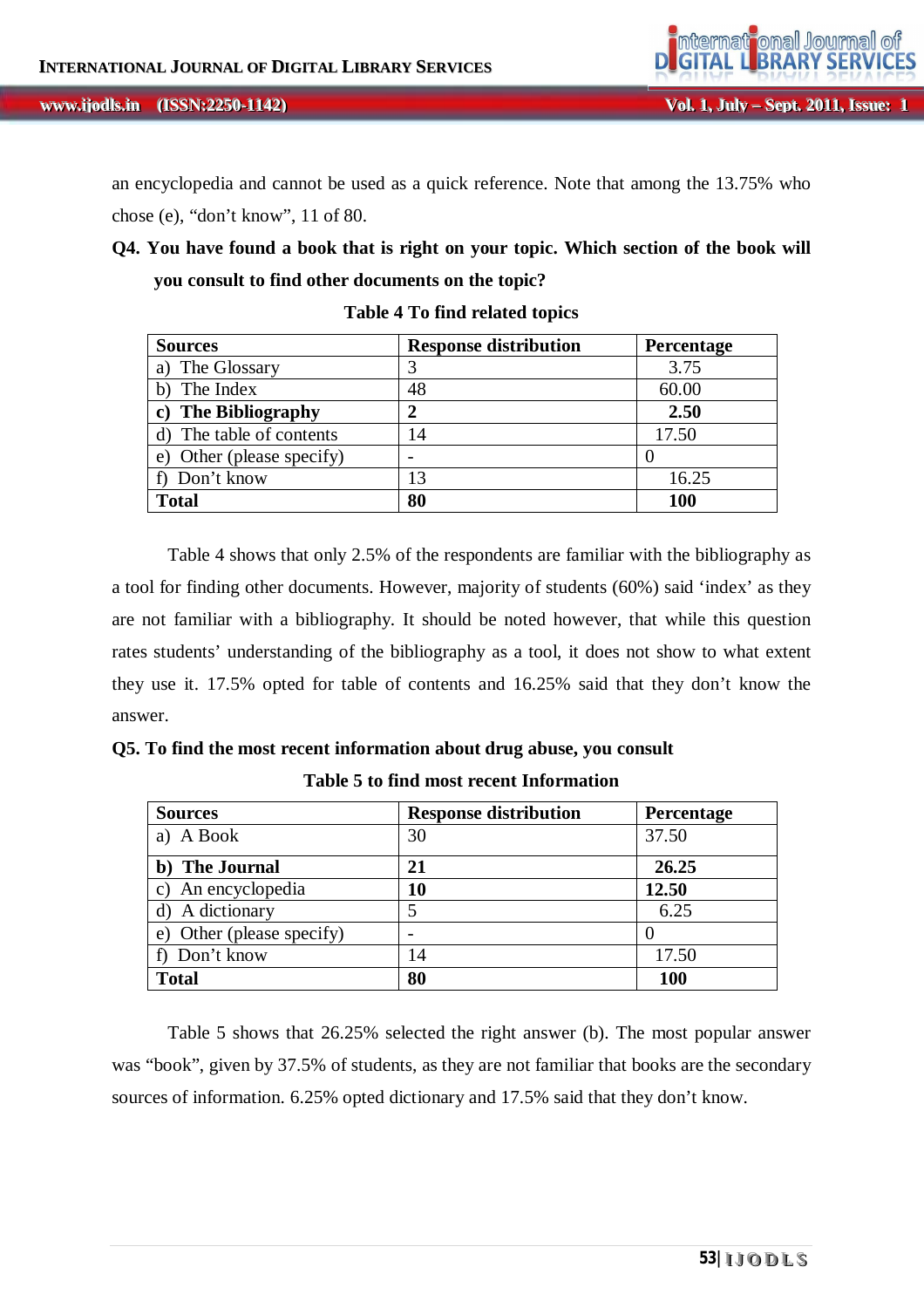**Q6. When searching a specialized database for documents on my subject, it is recommended to use the terminology specific to the database. To identify these terms I would consult**

| <b>Sources</b>               | <u>ຳລະ</u><br><b>Response distribution</b> | <b>Percentage</b> |
|------------------------------|--------------------------------------------|-------------------|
| a) A dictionary              | 38                                         | 47.50             |
| b) A thesaurus               |                                            | 5.00              |
| c) An internet search engine | 21                                         | 26.25             |
| d) Other (please specify)    |                                            | 5.00              |
| Don't know                   |                                            | 16.25             |
| <b>Total</b>                 | 80                                         | 100               |

**Table 6 to identify the terminology related**

Table 6 shows that only 5% of the respondents had the right answer (b). Option (a), a dictionary, selected by 47.5% of the students, is not completely incorrect; however, as dictionaries are not associated with any specific search tools, they cannot indicate which terms to use in a given tool. Furthermore, dictionaries do not situate terms in their linguistic environment by providing generic, specific and related terms for each descriptor. Many catalogues and databases use controlled vocabulary to describe the documents they identify. Students may be less familiar with this concept since they often use Internet search engines that do not have thesauri. 16.25% said that they don't know the answer.

# **Q7. Are you familiar with the usage of computers?**

|     | <b>Response distribution</b> | <b>Percentage</b> |
|-----|------------------------------|-------------------|
| 'es | 66                           | 82.1              |
|     |                              |                   |

**Table 7 Usage of computers**

Table 7 shows that 82.5%, that is 66 students are using computers to gather information. Other students are in the way of learning.

#### **Q8. What sources mostly you use to acquire information**

| Table 8 Sources mostly use to acquire information |  |  |
|---------------------------------------------------|--|--|
|                                                   |  |  |

|                     | <b>Response distribution</b> | Percentage |
|---------------------|------------------------------|------------|
| Print media<br>a)   | 18                           | 22.5       |
| b) Electronic media | 14                           | 17.5       |
| <b>Both</b>         | 48                           | 60.0       |
| <b>Total</b>        | 80                           | <b>100</b> |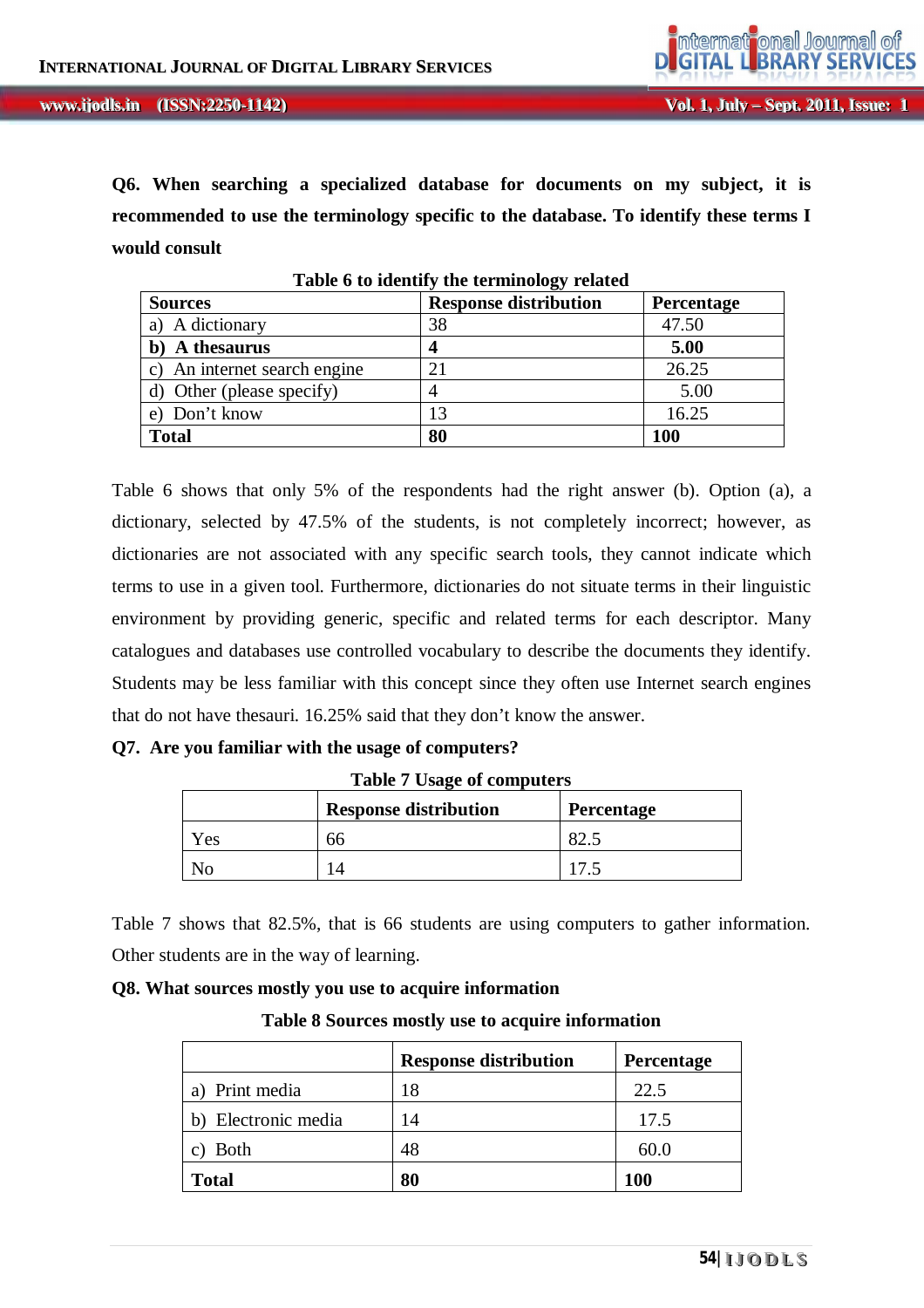Table 8 shows that 22.5% of students are using print media that is books, journals so on. 17.5% of students are using electronic media that is computers and CDs and remaining 60% are using both print and electronic media

| Table 9 Usage of media for copying files   |    |            |  |  |  |
|--------------------------------------------|----|------------|--|--|--|
| <b>Response distribution</b><br>Percentage |    |            |  |  |  |
| a) CDs                                     | 44 | 55         |  |  |  |
| b) Pen drives                              | 28 | 35         |  |  |  |
| c) Hard copies/print outs<br>8<br>10       |    |            |  |  |  |
| <b>Total</b>                               | 80 | <b>100</b> |  |  |  |

## **Q9. What type of media you will use to copy the files from the system?**

Table 9 shows that 55% of the students are using CDs, 35% are using pen drives and the remaining 10% of the students are using hard copies and taking printouts from the system.

### **Q10. Using a search engine such as Google or Yahoo, I would not find:**

|  |  | Table 10 Usage of search engines |  |
|--|--|----------------------------------|--|
|--|--|----------------------------------|--|

| <b>Sources</b>                                  | <b>Response</b><br>distribution | Percentage |
|-------------------------------------------------|---------------------------------|------------|
| a) The books available in the library           | 21                              | 26.25      |
| b) Biographical information about famous people | 12                              | 15.00      |
| c) Information about computers                  | 10                              | 12.50      |
| d) Other (Please specify)                       |                                 | 8.75       |
| e) Don't know                                   | 30                              | 37.50      |
| <b>Total</b>                                    | 80                              | 100        |

Table 10 shows that 26.25% of the respondents recognized that "library books" (a) cannot be found using search engines. Although it is possible to find the library catalogue using a search engine such as Google, search engines do not enable one to directly access titles within the catalogue. Although search engines represent many students' first recourse to find information, the response rate for Question shows that they are aware that search engines have certain limitations.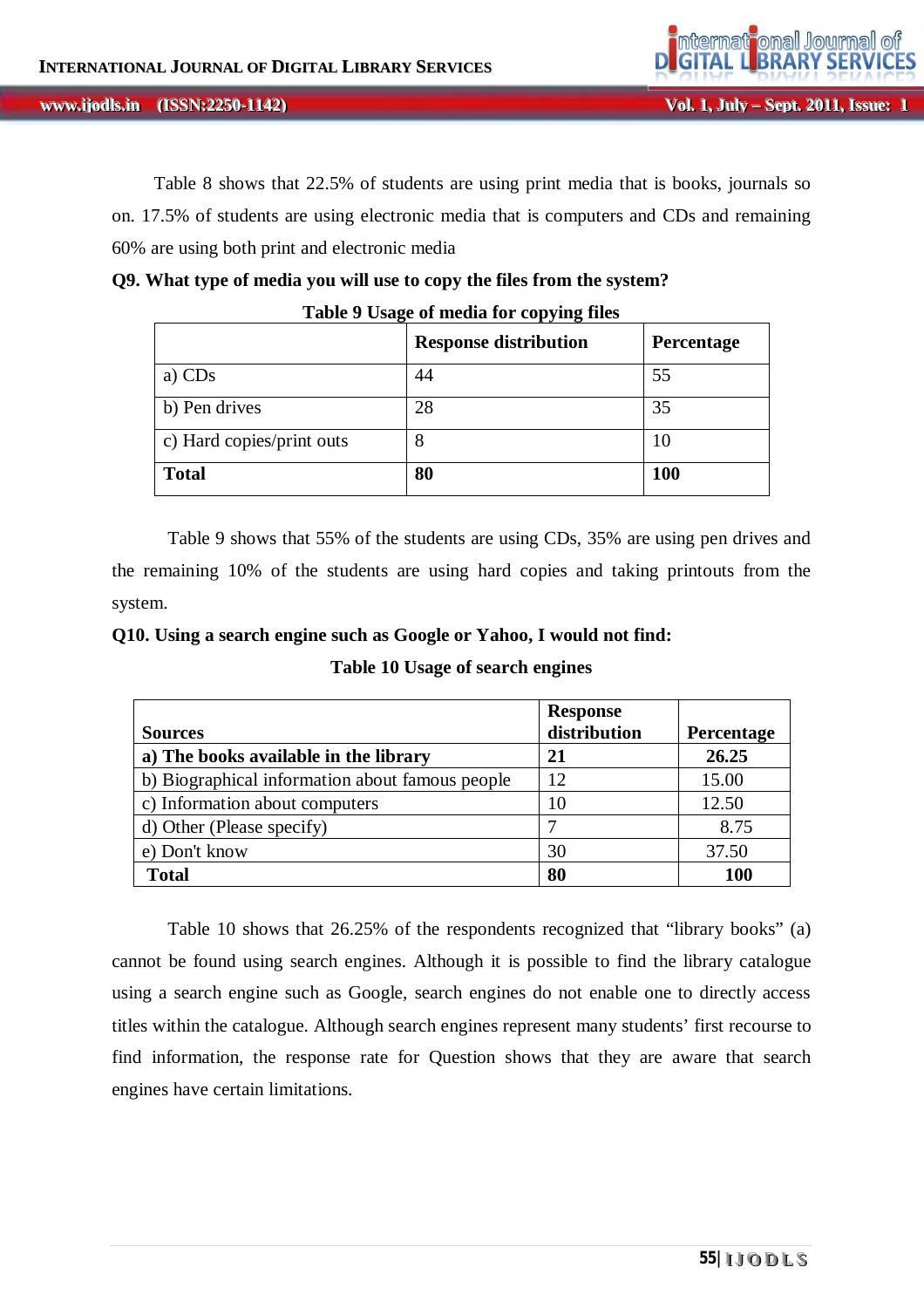# **Q11. You have used the words "***report writing***" in a library catalogue search. No document is found by the computer. What do you conclude?**

 **Table 11 Usage of library catalogue**

| <b>Sources</b>                                           | <b>Response</b><br>distribution | <b>Percentage</b> |
|----------------------------------------------------------|---------------------------------|-------------------|
| a) The library does not have any documents on this topic | 9                               | 11.25             |
| b) I have not used the correct words                     | 11                              | 13.75             |
| c) All documents on this topic are already on loan       | 16                              | 20.00             |
| d) the system is down                                    | 9                               | 11.25             |
| e) Other (Please specify)                                |                                 |                   |
| f) Don't know                                            | 35                              | 43.75             |
| <b>Total</b>                                             | 80                              | <b>100</b>        |

Table 11 shows that a vast majority (43.75%) chose the answer, (f). This result does not support library staff's general impression of students' abilities in this regard. They have often observed that students have difficulty identifying the cause of the problem when they obtain few or no results, and that they are unable to identify preferred search terms in a particular context.

**Q12. You must make an oral presentation on the topic "Measures currently used across the country to decrease the damage to the natural environment". Among the following choices, which one describes best the ideas contained in your subject?**

| <b>Sources</b>                                  | <b>Response</b><br>distribution | <b>Percentage</b> |  |  |  |  |  |
|-------------------------------------------------|---------------------------------|-------------------|--|--|--|--|--|
| a) Damage to the natural environment, India     |                                 | 5.00              |  |  |  |  |  |
| b) Measures currently used, India               | 15                              | 18.75             |  |  |  |  |  |
| c) Damage, Environment, measures currently used | 16                              | 20.00             |  |  |  |  |  |
| d) Protective measures, environment, India      | 31                              | 38.75             |  |  |  |  |  |
| e) Other (Please specify)                       | 14                              | 17.50             |  |  |  |  |  |
| f) Don't know                                   |                                 |                   |  |  |  |  |  |
| <b>Total</b>                                    | 80                              | 100               |  |  |  |  |  |

**Table 12 Clarification regarding topic**

Table 12 results show that 38.75% of the respondents selected (d), retaining all the important concepts. Nearly 16 (20%) chose an answer in which one of the important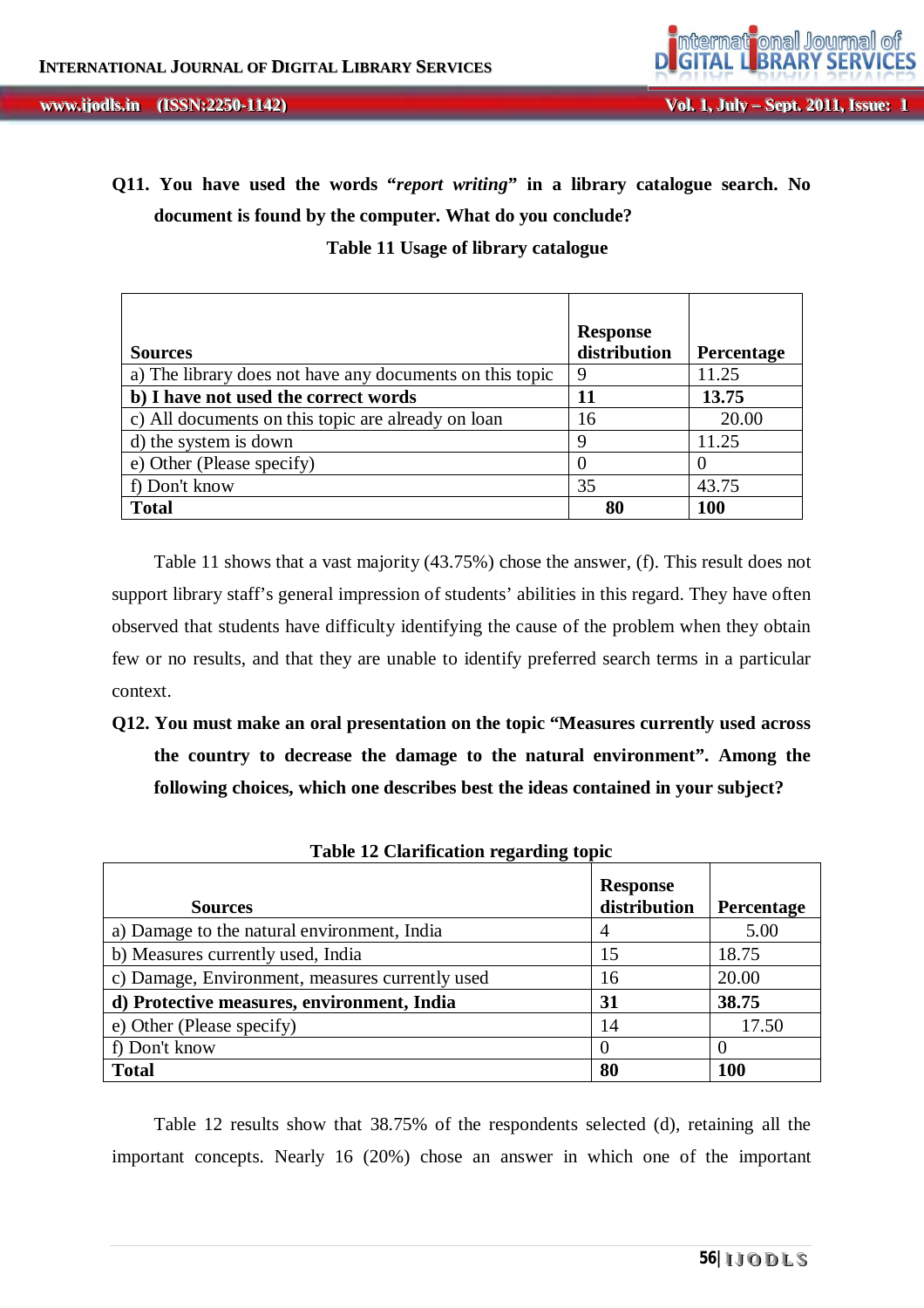#### *Vol. 1, July – Sept. 2011, Issue: iii***<sub>1</sub>, July 2011, Issue:**

concepts was missing, that is "country" which is an important concept, it needed to be translated into a more significant word for the search strategy.

#### **Q13. Some of the items that can be found in the library catalogue include:**

#### **a) All the titles of the books available in the library**

- b) All the titles of the books available on the market
- c) All the titles of articles found in the journals available in the library

#### **d) All the titles of journals available in the library**

- e) None of the above
- f) Don't know

|              |              |              |   |   |             | Response distribution | Percentage |
|--------------|--------------|--------------|---|---|-------------|-----------------------|------------|
| a            | $\mathbf b$  |              |   |   |             | $\overline{2}$        | 2.50       |
| a            | $\mathbf b$  | $\mathbf c$  | d |   |             | $\overline{4}$        | 5.00       |
| a            |              |              |   |   |             | 28                    | 35.00      |
|              |              |              |   |   | $\mathbf f$ | 11                    | 13.75      |
| $\mathbf{C}$ |              |              | d |   |             | $\overline{2}$        | 2.5        |
|              |              |              |   | e |             | $\overline{4}$        | 5.00       |
|              |              | $\mathbf c$  |   |   |             | 7                     | 8.75       |
|              |              |              | d |   |             | 1<br>-                | 1.25       |
| $\mathbf a$  |              |              | d |   |             | 7                     | 8.75       |
|              | $\mathbf b$  |              | d |   |             | 1                     | 1.25       |
| a            |              | $\mathbf{C}$ |   |   |             | 9                     | 11.25      |
| a            | $\mathbf{C}$ | $\mathbf d$  |   |   |             | $\overline{4}$        | 5          |
| <b>Total</b> |              |              |   |   |             | 80                    | <b>100</b> |

#### **Table 13 Awareness about library catalogue**

In table 13 the respondents could circle more than one answer for this question. The only valid choices were (a) and (d), as the books and journals available in the library are indeed indexed in the catalogue. Just 8.75% of the respondents selected only these two options. 35% i.e.28 students selected option 'a'

Among the other respondents, some demonstrated a partial knowledge of what a catalogue contains: 45.5% selected (a) and (d) but also added (c), "All the titles of articles found in the journals available in the library". The fact that 13.75% circled (f), "Don't know", is also noteworthy.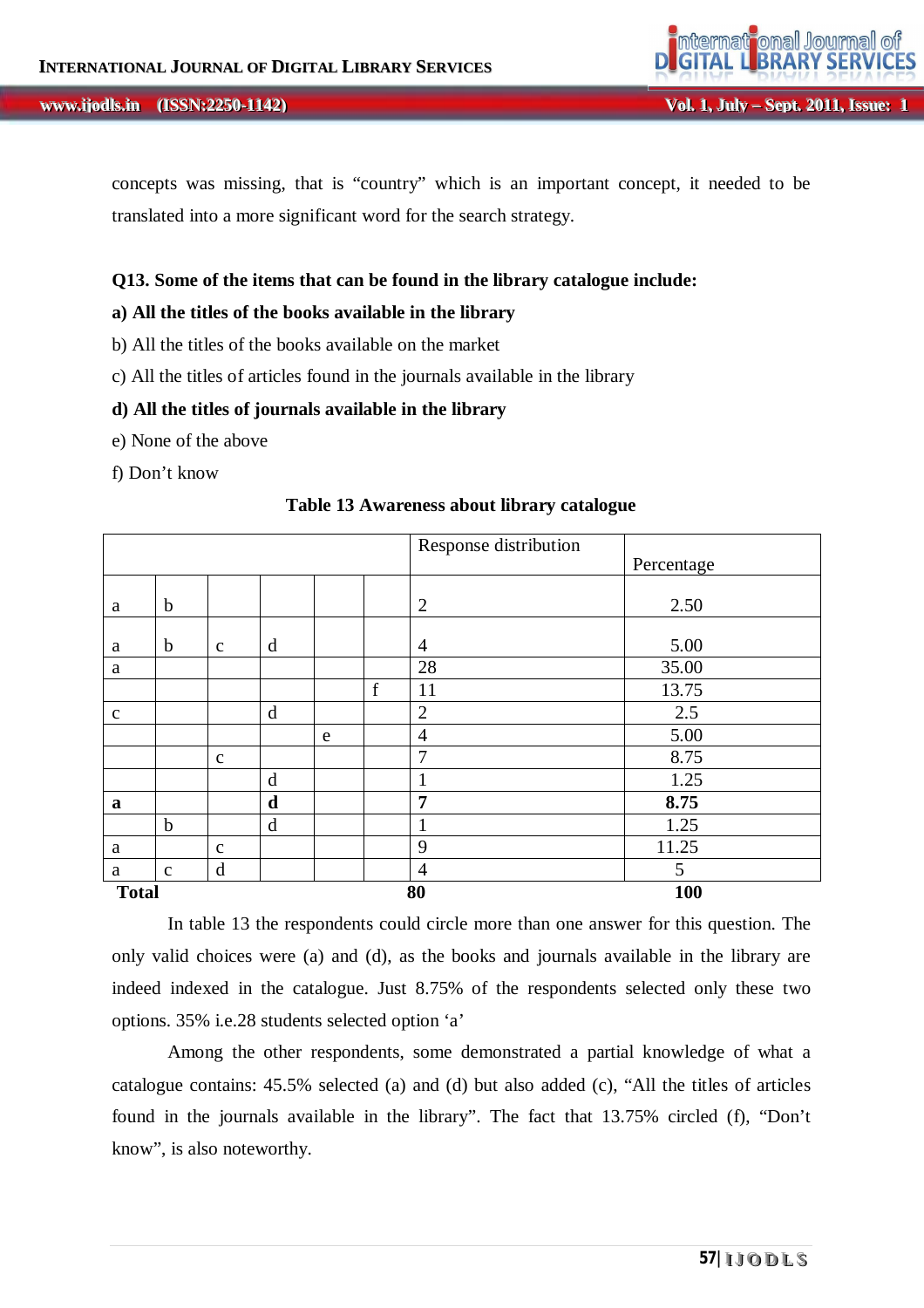

#### **Q14. Which of the following best describe(s) articles published in a scholarly journal?**

- a) The information is written for the layperson
- **b) It includes a list of references**
- **c) The research method used is described**
- **d) It has been evaluated by an editorial board before publication**
- e) None of the above
- f) Don't know

|             |   |              |             | Response |             |                |            |
|-------------|---|--------------|-------------|----------|-------------|----------------|------------|
|             |   |              |             |          |             | distribution   | Percentage |
| a           | b |              |             |          |             | $\mathbf{1}$   | 1.25       |
| a           |   |              |             |          |             | $\overline{2}$ | 2.5        |
|             |   |              |             |          | $\mathbf f$ | 45             | 56.25      |
| $\mathbf c$ |   |              | d           |          |             | $\overline{2}$ | 2.5        |
|             |   |              |             | e        |             | $\mathbf{1}$   | 1.25       |
|             |   | $\mathbf{C}$ |             |          |             | 7              | 8.75       |
|             |   |              | d           |          |             | 5              | 6.25       |
|             | b |              | d           |          |             | 12             | 15         |
| a           |   | $\mathbf{C}$ |             |          |             | 3              | 3.75       |
|             | b | $\mathbf c$  | $\mathbf d$ |          |             | $\overline{2}$ | 2.5        |
|             |   |              |             |          |             | 80             | 100        |

#### **Table 14 Usage of scholarly journals**

In Table 14 only 2.5% of the respondents selected the three answers that characterize the scholarly journal: (b), (c) and (d). In selecting only one or two of the three valid criteria (b, c, d), alone or with an invalid answer, (a) or (e), most of the students demonstrated a partial understanding of the characteristics of the scholarly journal. Majority of the students 56.25 opted 'don't know'.

#### **CONCLUSION AND RECOMMENDATIONS**

The objective of this study was to compile data on the information skills of undergraduate students entering undergraduate colleges. This project was also intended to verify librarians' impressions of gaps in students' knowledge about the information literacy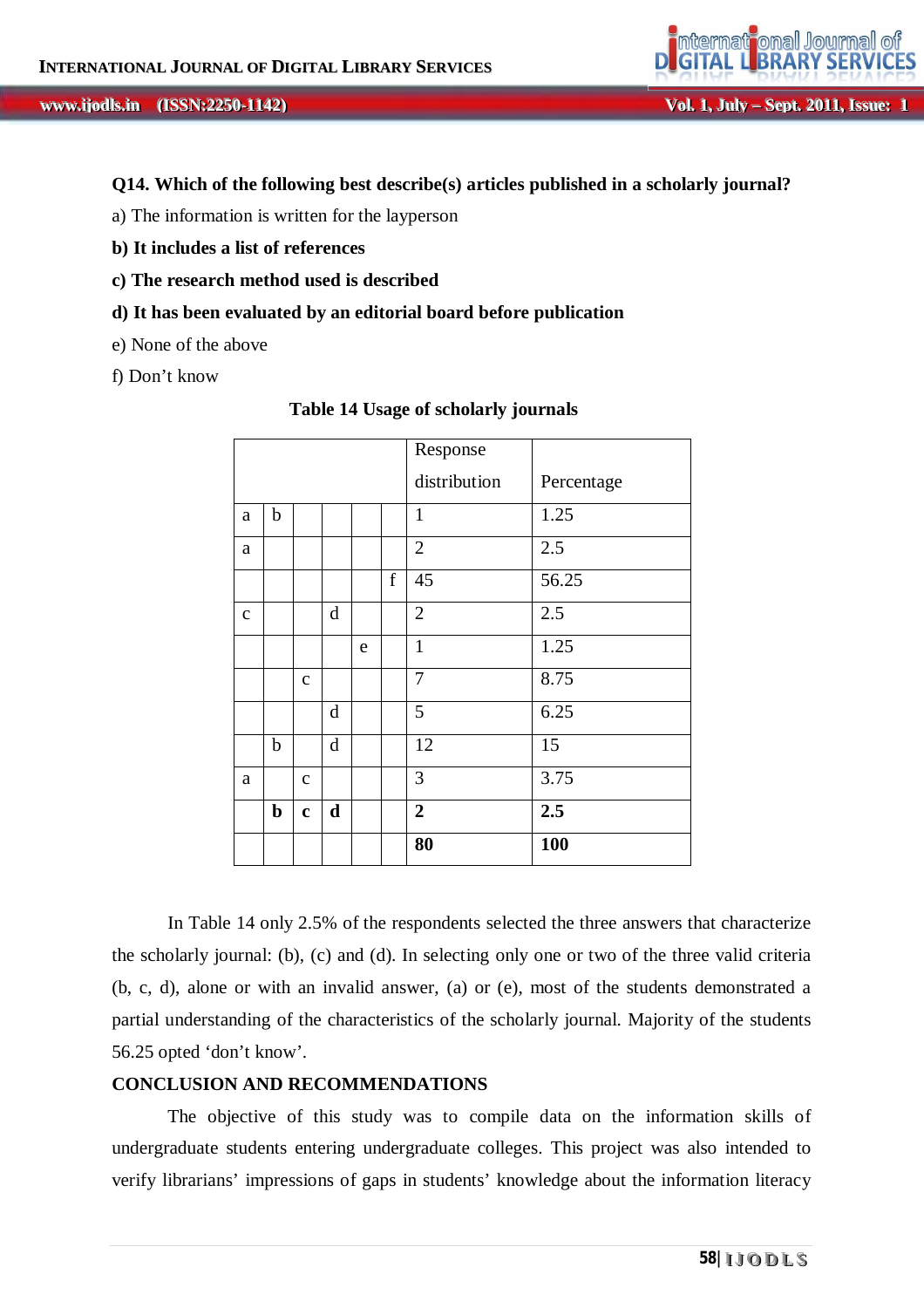skills. Many students appear to misunderstand or be totally unaware of the basic elements of library search. The objective of the study was to see whether undergraduate students entering college have the abilities to retrieve process and evaluate information.

# **REASONS OF POOR INFORMATION RESEARCH SKILLS**

Although the Information Research Process, briefly discussed, may appear complex in both its conceptualization and its application, a lack of awareness of this process often has a negative impact on students' abilities to search and retrieve the information needed to complete their coursework. Among the most important factors impacting the quality of students' work are the following:

- few or no relevant documents are found;
- time is wasted due to inefficient search strategies;
- too many documents are found;
- Too few documents are found.

# **RECOMMENDATIONS**

Based on the analysis and interpretation, this project recommends:

- regular evaluation of the information literacy of first-year undergraduate students upon entrance to college;
- participation of a library representative in the various program, committees;
- successful completion of a test to measure information literacy competencies during the student's first year of studies;
- Incorporation of information literacy instruction into academic programs at the undergraduate and graduate levels.

Librarians are educated in collecting, evaluating, organizing and providing access to information thus they possess appropriate knowledge and skills. This means that librarians are potentially equipped with all the abilities and skills necessary not only to be information literate but to teach information literacy to other persons. Library instruction programs have long offered library tours to introduce users to the physical organization of the library. It is difficult to cover the full range of possibilities to get information in this present age in the limited time.

#### **DEVELOPMENT OF IL PROGRAMMES:**

Now a day's many free software's are available on the Internet which are user friendly and the academic librarians can develop small tutorials for the users describing how to use a particular source, or explain the steps in retrieving the information from e-journals. This software's will also help to keep the programmes online. We can post these programmes in our college websites. Some of the software's which are available free are given below.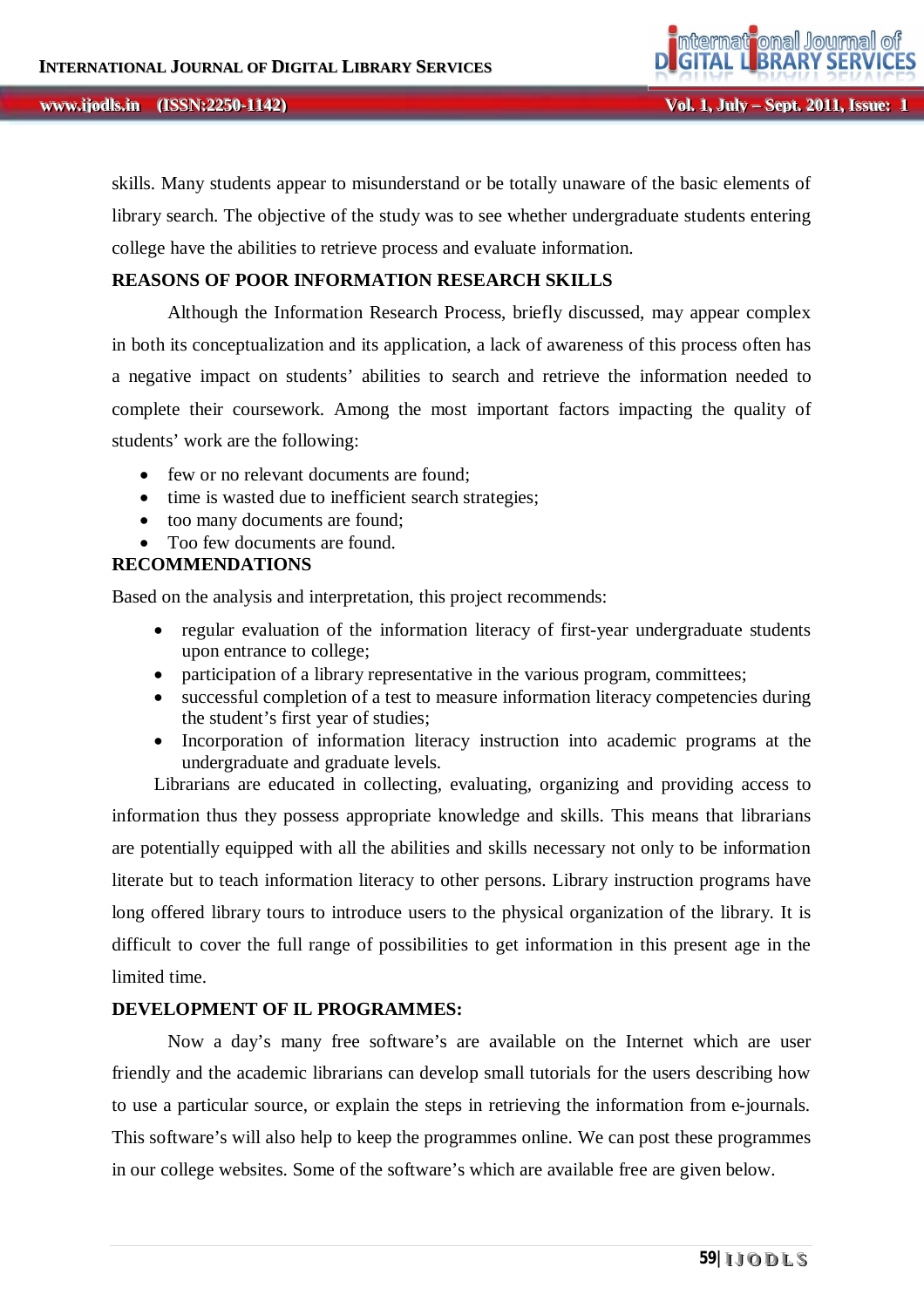#### **Author STREAM (http://www.authorstream.com/)**

Author STREAM is an online slide sharing platform, which provides multiple options for sharing PowerPoint presentations both online and offline. Author STREAM makes it easier to share PPT slideshows through blogs, websites, on YouTube and even via iPods. It is all about and shares PowerPoint presentations on the Web as a unique link (URL) to send via e-mail, or embed them in your blogs or websites. We can download our presentations as video, and share them on YouTube or via iPods, or watch them on DVD player. **The links given under modules are developed by author STREAM software.**

#### **JING: (http://www.jingproject.com/)**

It is free software to capture images and videos and it works on Macintosh and windows. We can upload the images or videos to our Jing folder on screencast.com. Once the video or image is uploaded to screencast.com we get a link to it. We can paste this link to online conversation or in library website. Students can use this links to know the library sources and services.(ex. Library tour, opac, access to e-journals so on.) Using this software the below tutorials are designed and are published on the library website for library users. (http://www.marisstella.ac.in/library.htm)

Tutorials on n-list programme Link: http://www.screencast.com/t/MTFjODE1ND Tutorials on j-gate portal Link : http://www.screencast.com/t/YjU2YjZm Tutorials on NPTEL programme Link :http://www.screencast.com/t/JNleY1ej

# **CONCLUSION:**

The ultimate goal of any library service is to ensure that the students and staff are able to access the information for purposes for which they require it. This raises the need to teach information literacy to users with the goal of assisting clients to identify and select relevant information using appropriate search strategies and being able to evaluate, organise and synthesize that information into a meaningful presentation. The library professionals should take initiative in conducting various information literacy programmes in the college environment and update their skills by attending various seminars and workshops conducted by various organizations. All above modules help the library user in locating the information and become information literate.